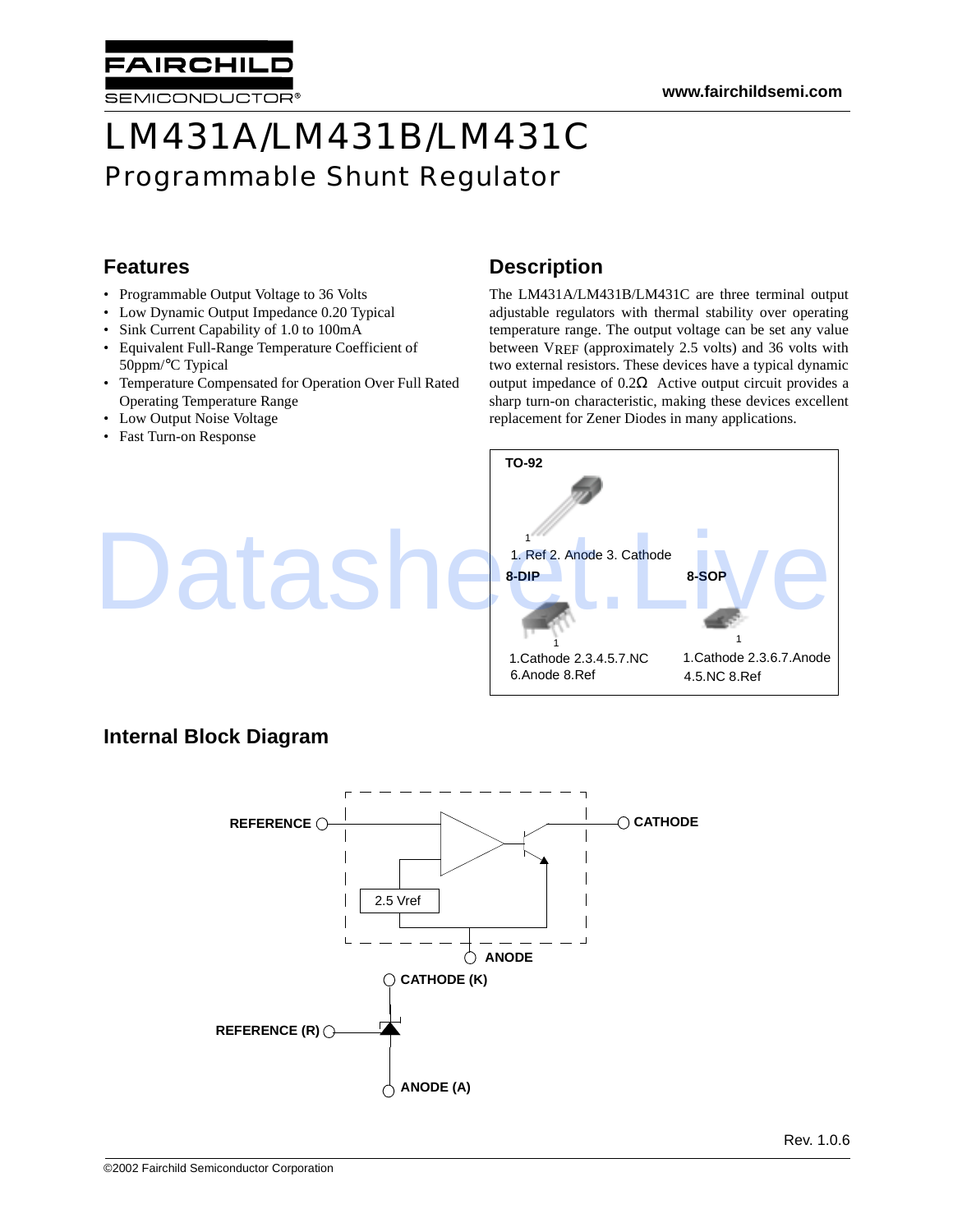### **Absolute Maximum Ratings**

(Operating temperature range applies unless otherwise specified.)

| <b>Parameter</b>                                                    | Symbol                | Value         | Unit        |
|---------------------------------------------------------------------|-----------------------|---------------|-------------|
| Cathode Voltage                                                     | <b>V<sub>KA</sub></b> | 37            | V           |
| Cathode Current Range (Continuous)                                  | Ika                   | $-100 - +150$ | mA          |
| Reference Input Current Range                                       | <b>IREF</b>           | $0.05 - +10$  | mA          |
| <b>Power Dissipation</b><br>M, Z Suffix Package<br>N Suffix Package | <b>P</b> <sub>D</sub> | 770<br>1000   | mW          |
| <b>Operating Temperature Range</b>                                  |                       |               |             |
| LM431xC                                                             | <b>TOPR</b>           | $-25 - +85$   | °C          |
| LM431xI                                                             |                       | $-40 - +85$   | °C          |
| Junction Temperature                                                | TJ                    | 150           | $^{\circ}C$ |
| Storage Temperature Range                                           | TSTG                  | $-65 - +150$  | $^{\circ}C$ |

## **Recommended Operating Conditions**

| <b>Parameter</b> | Symbol     | Min  | Typ | Max | Unit |
|------------------|------------|------|-----|-----|------|
| Cathode Voltage  | <b>VKA</b> | VREF |     | 36  |      |
| Cathode Current  | IKA        | ı.u  |     | 100 | mA   |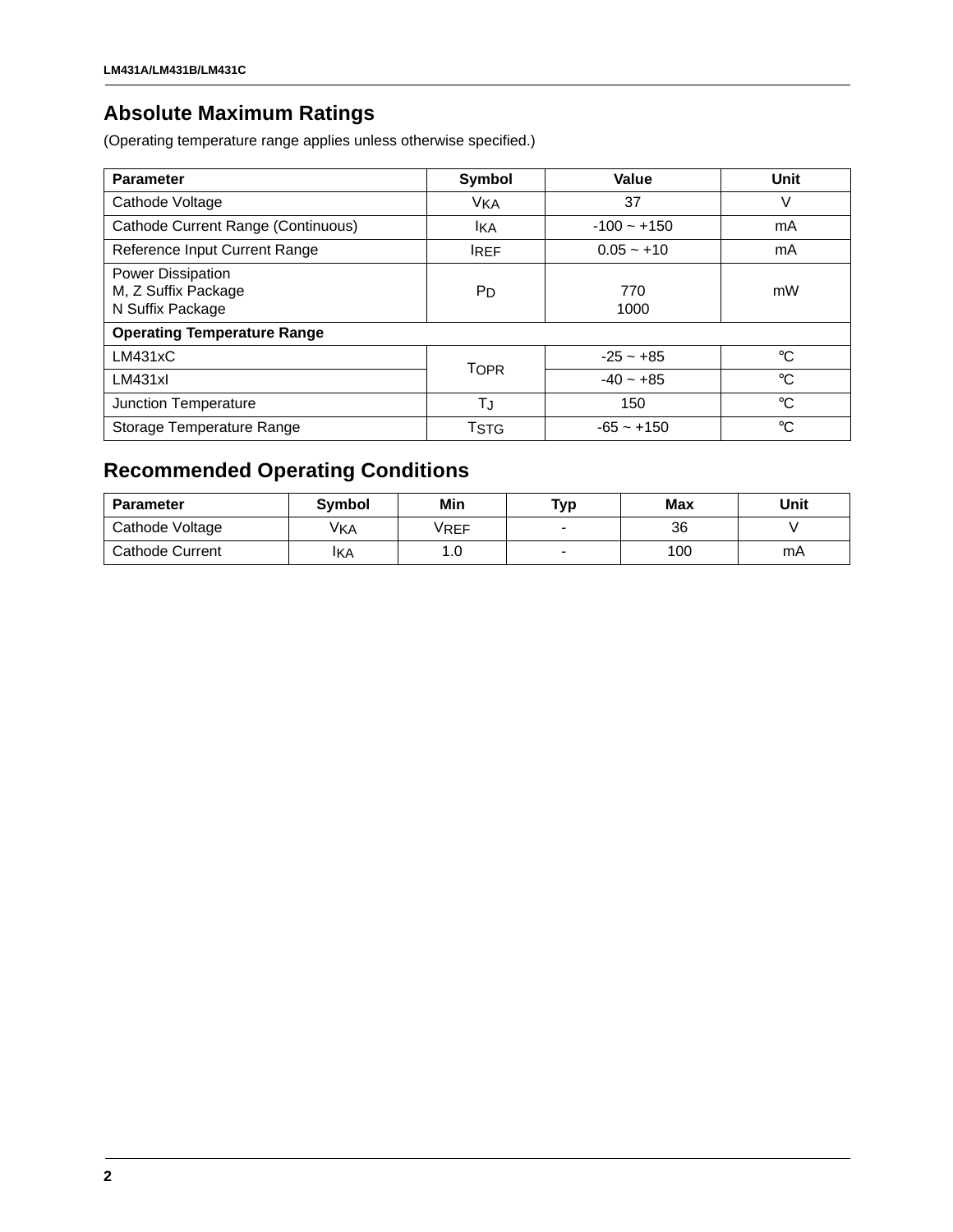## **Electrical Characteristics**

 $(T_A = +25^{\circ}C,$  unless otherwise specified)

| <b>Parameter</b>                                                                | <b>Conditions</b><br><b>Symbol</b> |                                                                  | <b>LM431A</b>                                |                          | <b>LM431B</b> |                |                          | <b>LM431C</b> |                |                          | <b>Unit</b>                         |             |                |
|---------------------------------------------------------------------------------|------------------------------------|------------------------------------------------------------------|----------------------------------------------|--------------------------|---------------|----------------|--------------------------|---------------|----------------|--------------------------|-------------------------------------|-------------|----------------|
|                                                                                 |                                    |                                                                  |                                              | Min.                     | Typ.          | Max.           | Min.                     | Typ.          | Max.           | Min.                     |                                     | Typ.   Max. |                |
| Reference<br>Input Voltage                                                      | <b>VREF</b>                        |                                                                  | $VKA = VREF$ , $IKA = 10mA$                  |                          | 2.450 2.500   | 2.550          |                          |               |                |                          | 2.470 2.495 2.520 2.482 2.495 2.508 |             | $\vee$         |
| Deviation of<br>Reference<br>Input Voltage<br>Over-<br>Temperature              | $\Delta$ VREF/<br>$\Delta T$       | VKA=VREF, IKA=10mA<br>TMIN≤TA≤TMAX                               |                                              | $\overline{\phantom{a}}$ | 4.5           | 17             |                          | 4.5           | 17             |                          | 4.5                                 | 17          | mV             |
| Ratio of<br>Change in                                                           |                                    |                                                                  | $\Delta$ VKA=10V-<br><b>VREF</b>             | $\overline{\phantom{0}}$ | $-1.0$        | $-2.7$         | $\overline{\phantom{a}}$ | $-1.0$        | $-2.7$         | ÷                        | $-1.0$                              | $-2.7$      |                |
| Reference<br>Input Voltage<br>to the Change<br>in Cathode<br>Voltage            | $\Delta$ VREF/<br>$\Delta$ VKA     | <b>IKA</b><br>$=10mA$                                            | $\Delta$ VKA=36V-<br>10V                     | $\blacksquare$           | $-0.5$        | $-2.0$         | $\blacksquare$           | $-0.5$        | $-2.0$         | $\overline{a}$           | $-0.5$                              | $-2.0$      | mV/V           |
| Reference<br>Input Current                                                      | <b>IREF</b>                        |                                                                  | IKA=10mA,<br>$R_1 = 10k\Omega, R_2 = \infty$ |                          | 1.5           | $\overline{4}$ | $\blacksquare$           | 1.5           | $\overline{4}$ | $\overline{a}$           | 1.5                                 | 4           | μA             |
| Deviation of<br>Reference<br>Input Current<br>Over Full<br>Temperature<br>Range | $\Delta$ IREF/ $\Delta$ T          | $IKA=10mA$<br>$R_1 = 10k\Omega, R_2 = \infty$<br>TA = Full Range |                                              |                          | 0.4           | 1.2            | $\overline{\phantom{a}}$ | 0.4           | 1.2            | $\overline{\phantom{a}}$ | 0.4                                 | 1.2         | μA             |
| Minimum<br>Cathode Cur-<br>rent for<br>Regulation                               | IKA(MIN)                           | VKA=VREF                                                         |                                              | $\blacksquare$           | 0.45          | 1.0            | $\overline{a}$           | 0.45          | 1.0            | L,                       | 0.45                                | 1.0         | m <sub>A</sub> |
| Off - Stage<br>Cathode<br>Current                                               | IKA(OFF)                           | $VKA=36V,$<br>$V$ REF=0                                          |                                              | $\overline{\phantom{a}}$ | 0.05          | 1.0            | $\overline{\phantom{a}}$ | 0.05          | 1.0            | $\overline{a}$           | 0.05                                | 1.0         | μA             |
| Dynamic<br>Impedance                                                            | ZKA                                | VKA=VREF,<br>IKA=1 to 100mA<br>$f \geq 1.0$ kHz                  |                                              | $\blacksquare$           | 0.15          | 0.5            | $\overline{\phantom{a}}$ | 0.15          | 0.5            | $\overline{\phantom{a}}$ | 0.15                                | 0.5         | Ω              |

#### **Note1**

• LM431 $\times$ C : Tmin = -25  $\degree$ C, Tma $\times$  = +85 $\degree$ C

• LM431 $\times$ I : TMIN = -40 $^{\circ}$ C, TMAX = +85 $^{\circ}$ C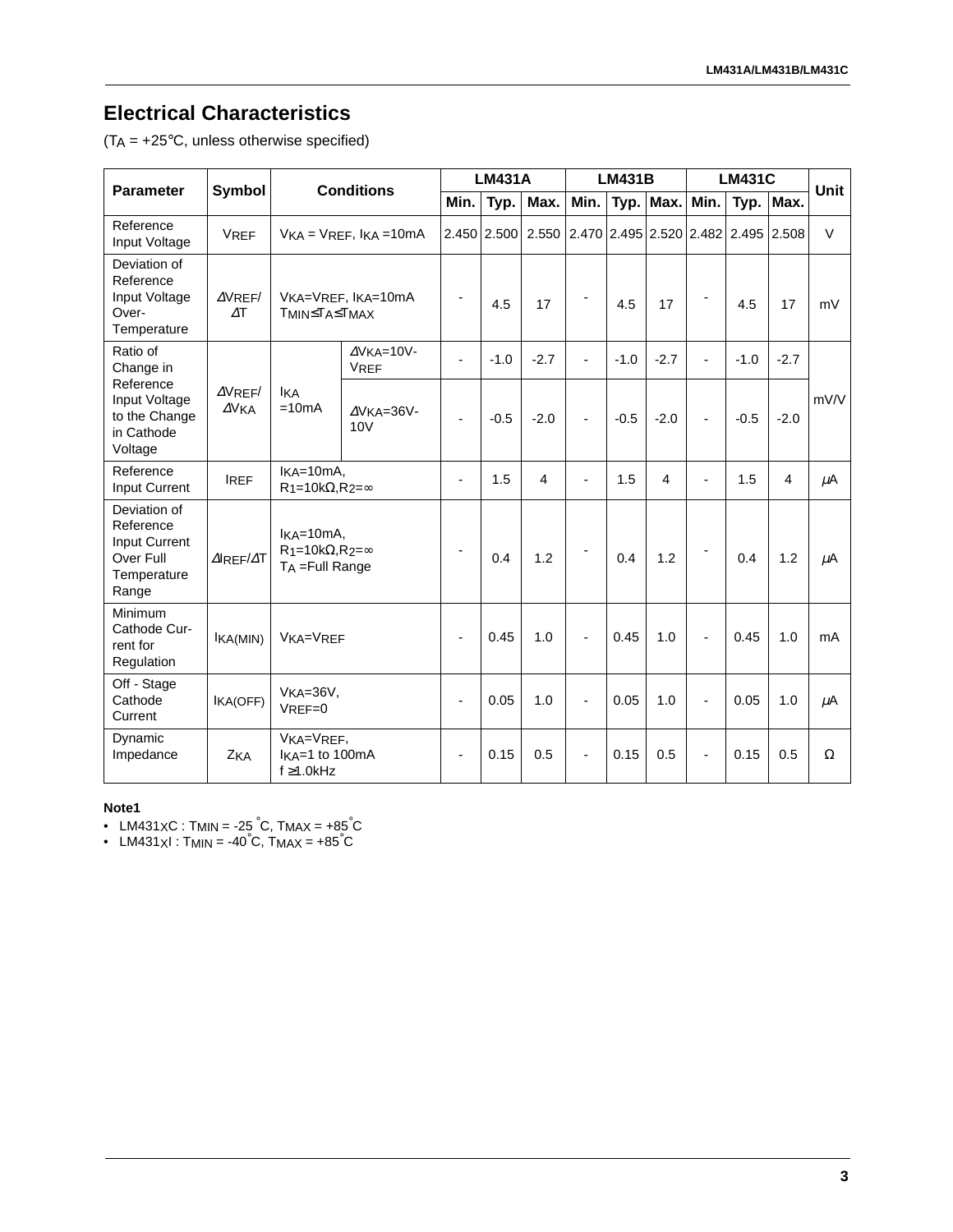## **Test Circuits**



**Figure 1. Test Circuit for VKA=VREF Figure 2. Test Circuit for VKA**≥**VREF**



**Figure 3. Test Circuit for lKA(OFF)**

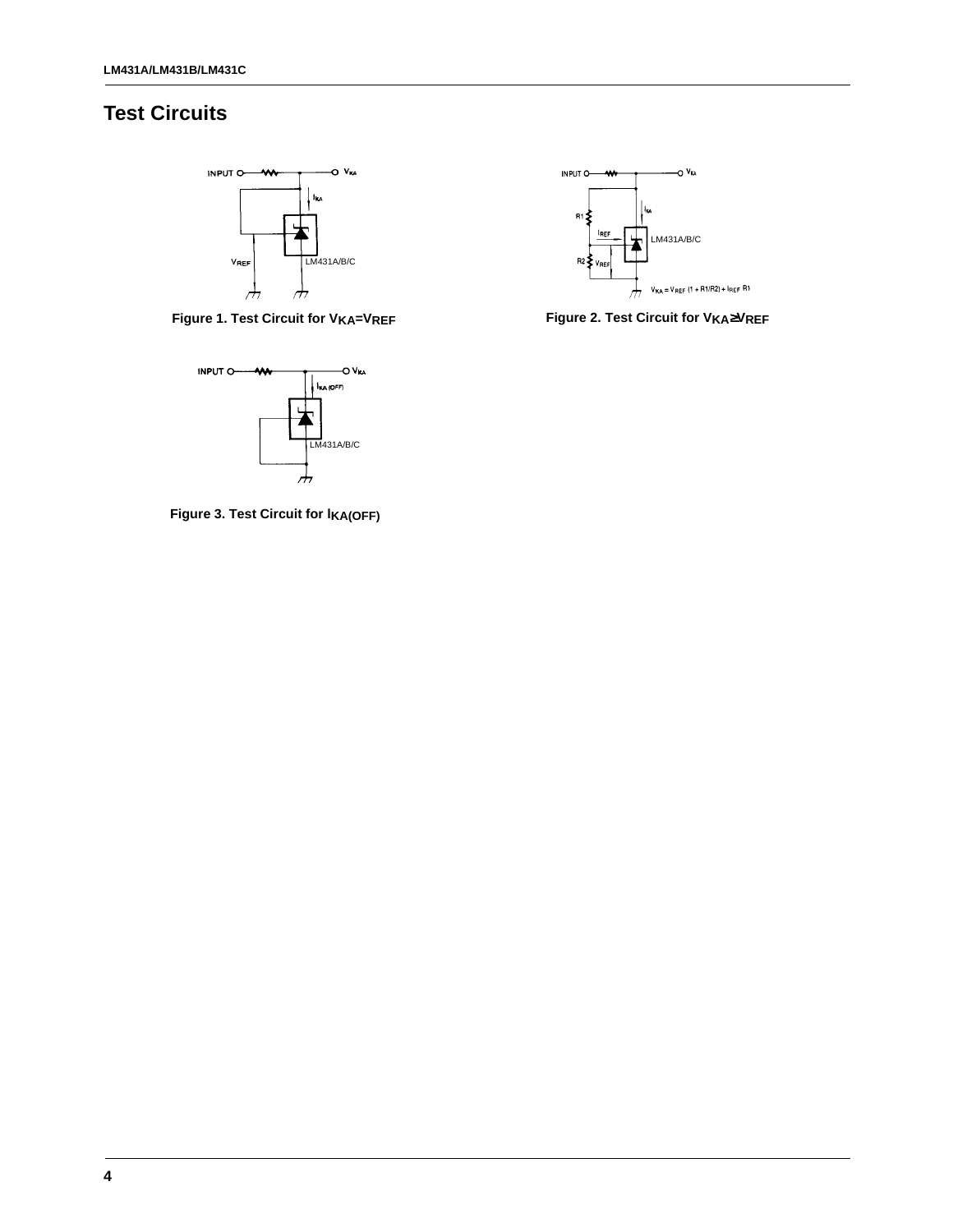### **Typical Performance Characteristics**



**Figure 4. Cathode Current vs. Cathode Voltage Figure 5. Cathode Current vs. Cathode Voltage**



**Figure 6. Change In Reference Input Voltage vs.** 



**Figure 8. Small Signal Voltage Amplification vs. Frequency Figure 9. Pulse Response**





**Figure7. Dynamic Impedance Frequency** 

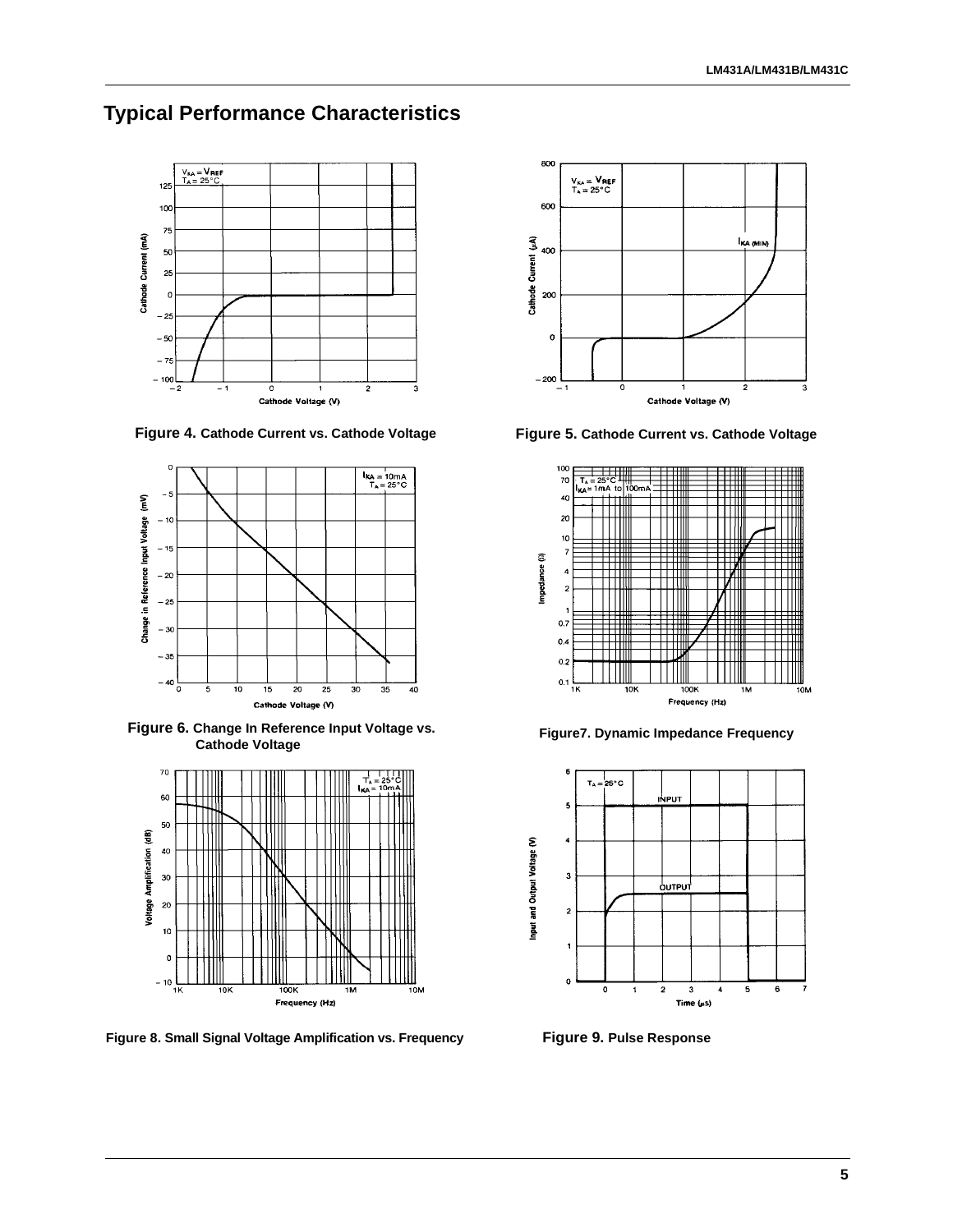



**Figure 10. Stability Boundary Conditions**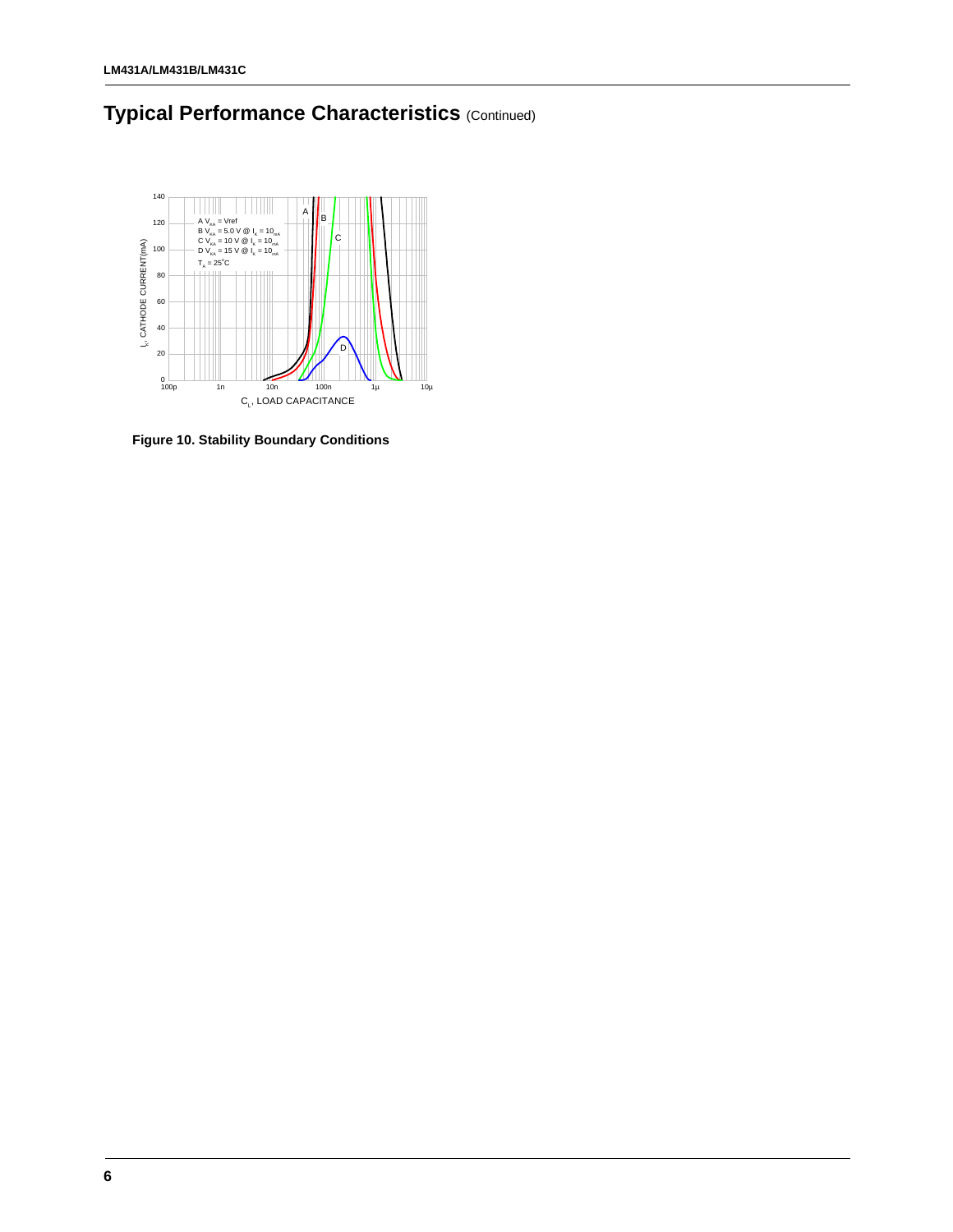## **Typical Application**









**Figure 11. Shunt Regulator Figure 12**. **Output Control for Three- Ter - minal Fixed Regulator** - **Figure 13. High Current Shunt Regulator**



**Figure 14. Current Limit or Current Source Figure 15. Constant-Current Sink**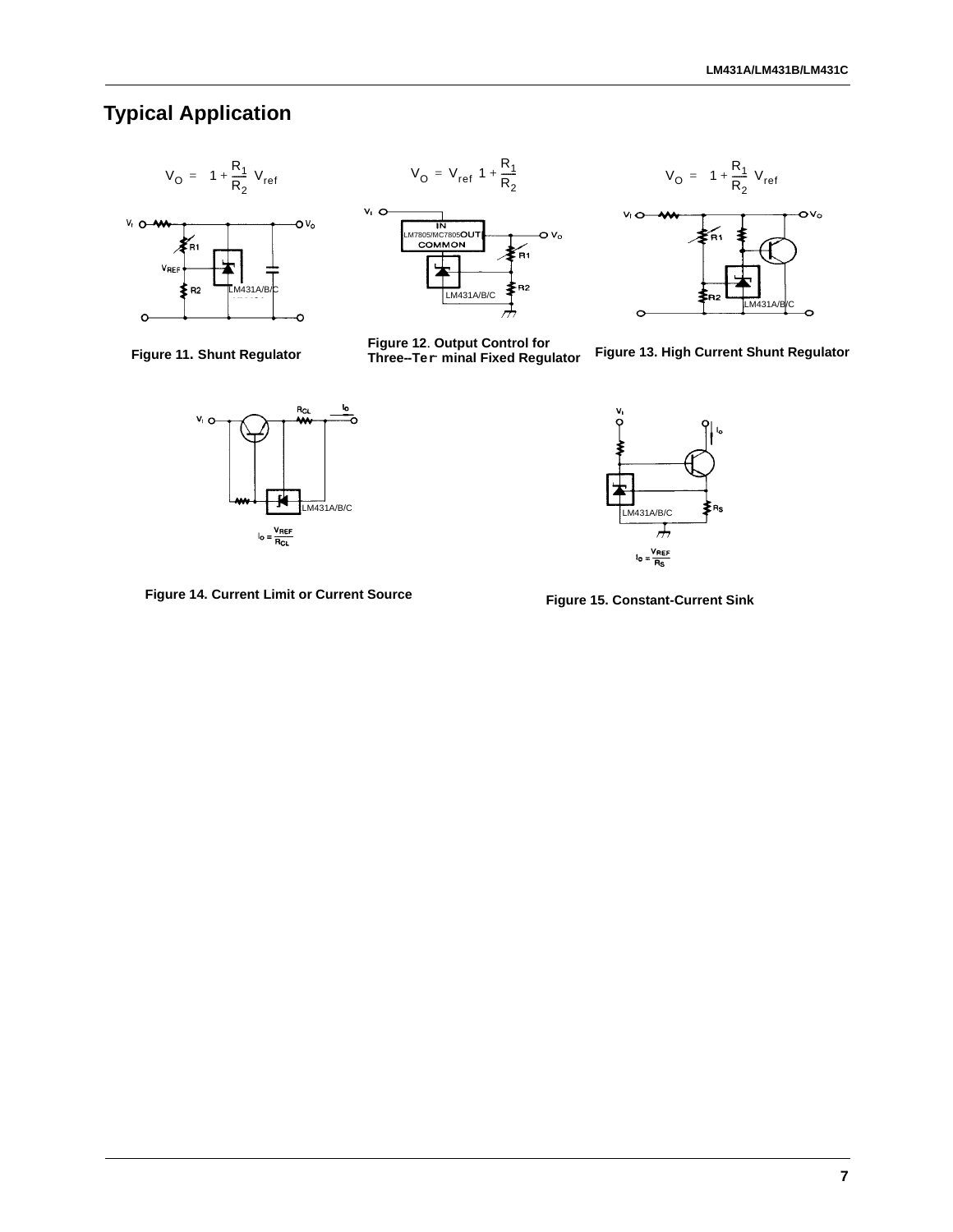#### **Mechanical Dimensions**

#### **Package**

**Dimensions in millimeters**

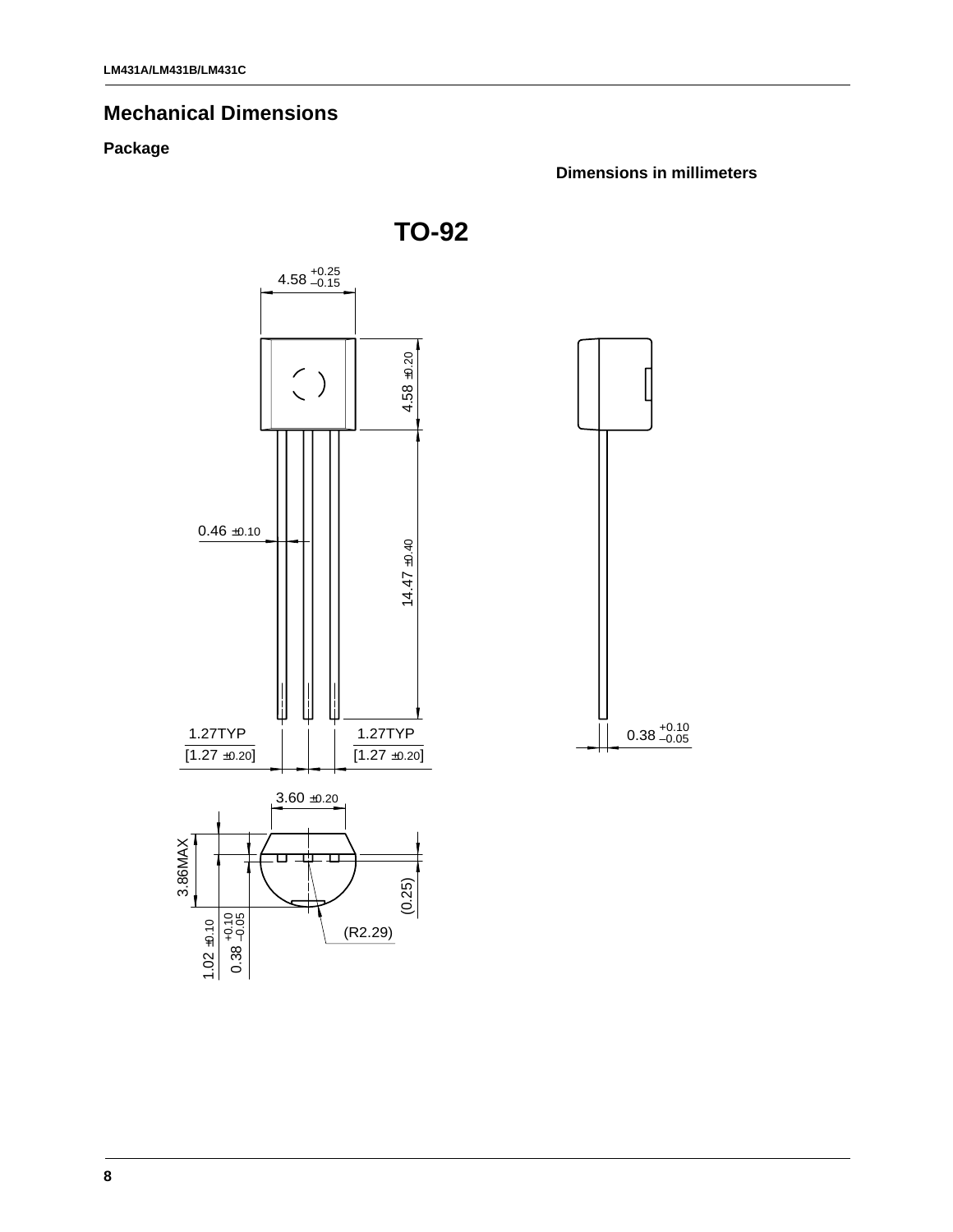#### **Mechanical Dimensions (Continued)**

#### **Package**

#### **Dimensions in millimeters**



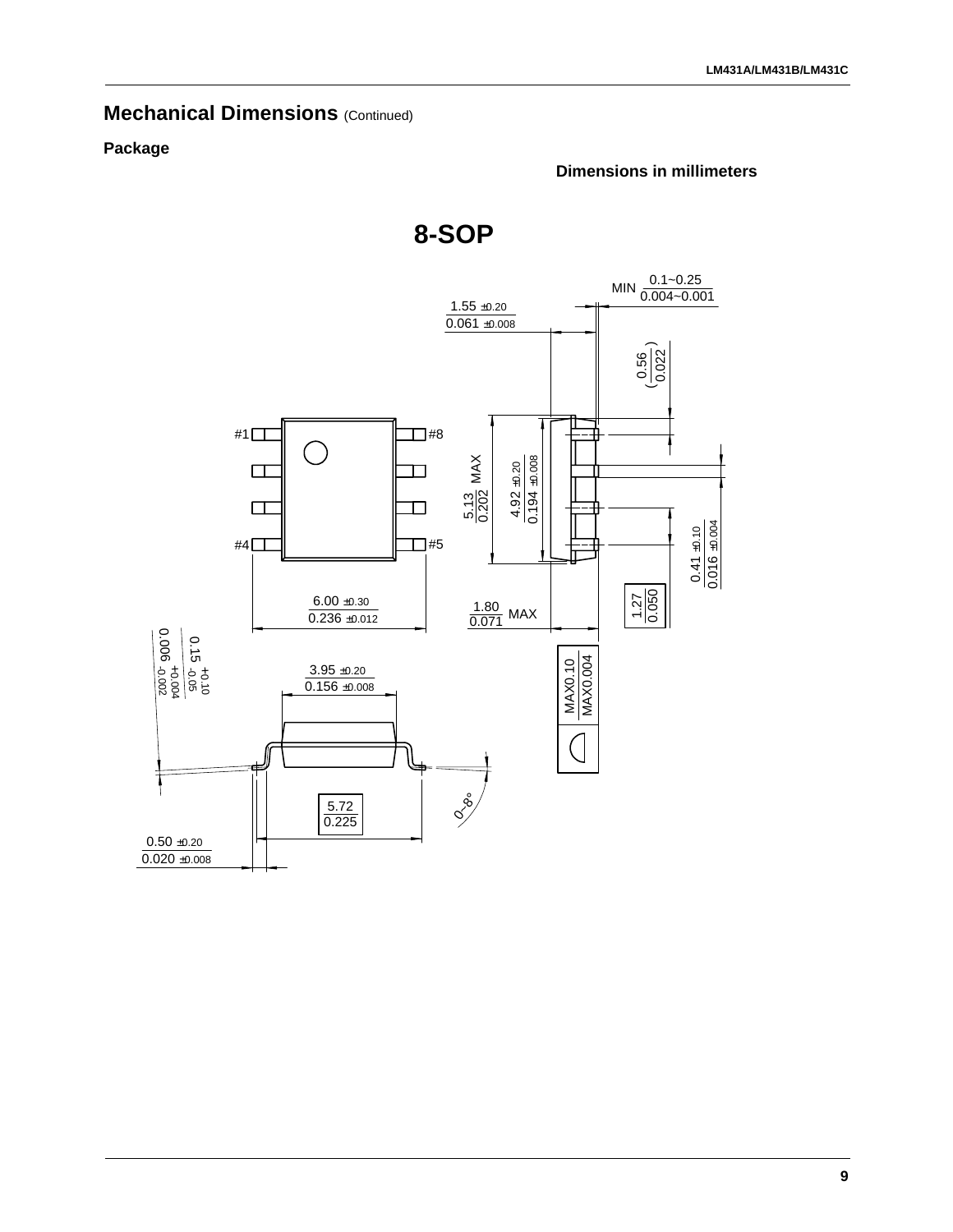## **Mechanical Dimensions (Continued)**

#### **Package**

#### **Dimensions in millimeters**



**8-DIP**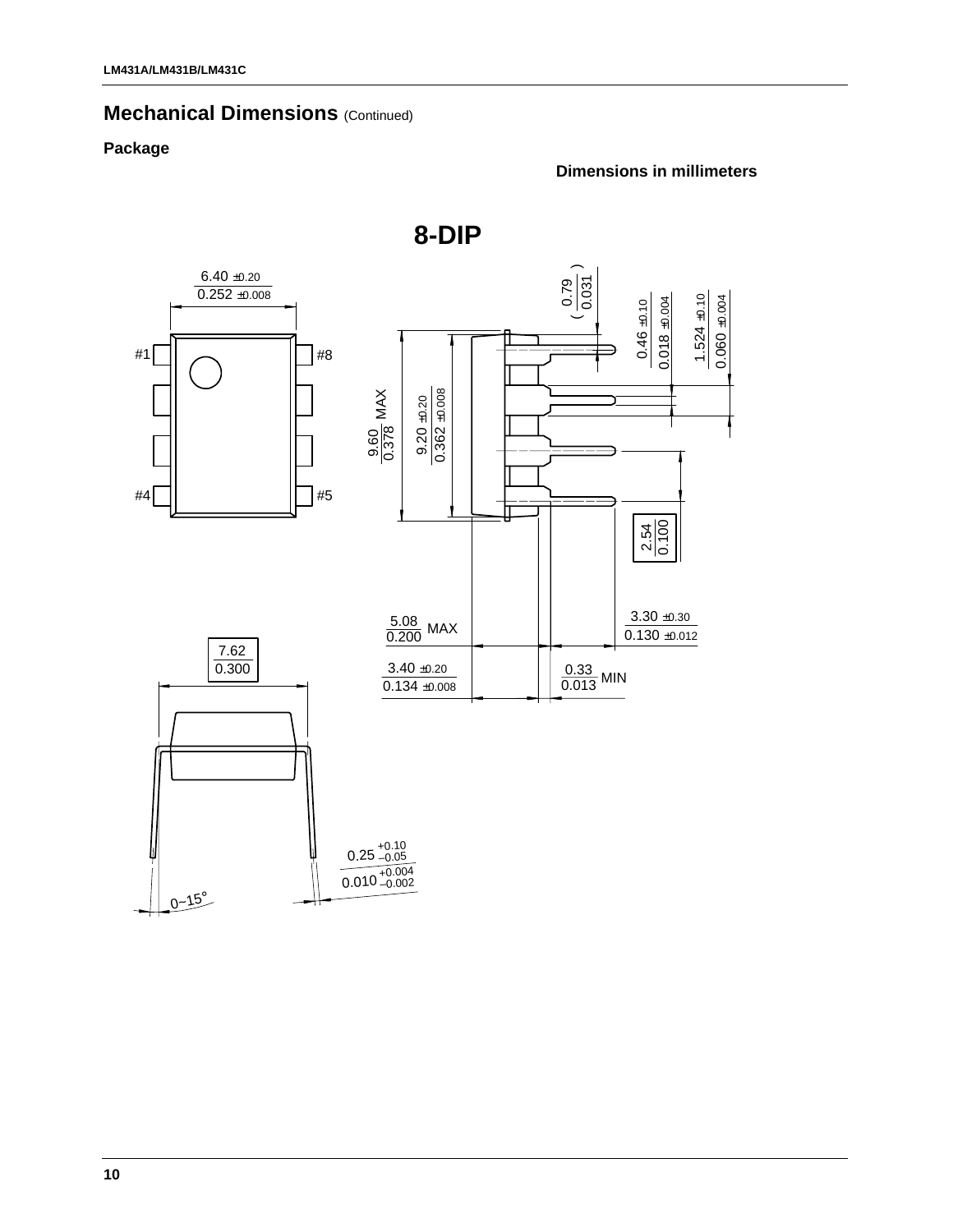## **Ordering Information**

| <b>Product Number</b> | <b>Output Voltage Tolerance</b> | Package      | <b>Operating Temperature</b> |  |
|-----------------------|---------------------------------|--------------|------------------------------|--|
| LM431CCZ              | 0.5%                            | TO-92        |                              |  |
| LM431CCM              |                                 | 8-SOP        |                              |  |
| LM431BCZ              | $1\%$                           | TO-92        |                              |  |
| LM431BCM              |                                 | 8-SOP        | $-25 - +85^{\circ}C$         |  |
| LM431ACN              |                                 | 8-DIP        |                              |  |
| LM431ACZ              | 2%                              | TO-92        |                              |  |
| LM431ACM              |                                 | 8-SOP        |                              |  |
| LM431CIZ              | 0.5%                            | TO-92        |                              |  |
| LM431CIM              |                                 | 8-SOP        |                              |  |
| LM431BIZ              | 1%                              | TO-92        | $-40 - +85^{\circ}C$         |  |
| LM431BIM              |                                 | 8-SOP        |                              |  |
| LM431AIZ              |                                 | <b>TO-92</b> |                              |  |
| LM431AIM              | 2%                              | 8-SOP        |                              |  |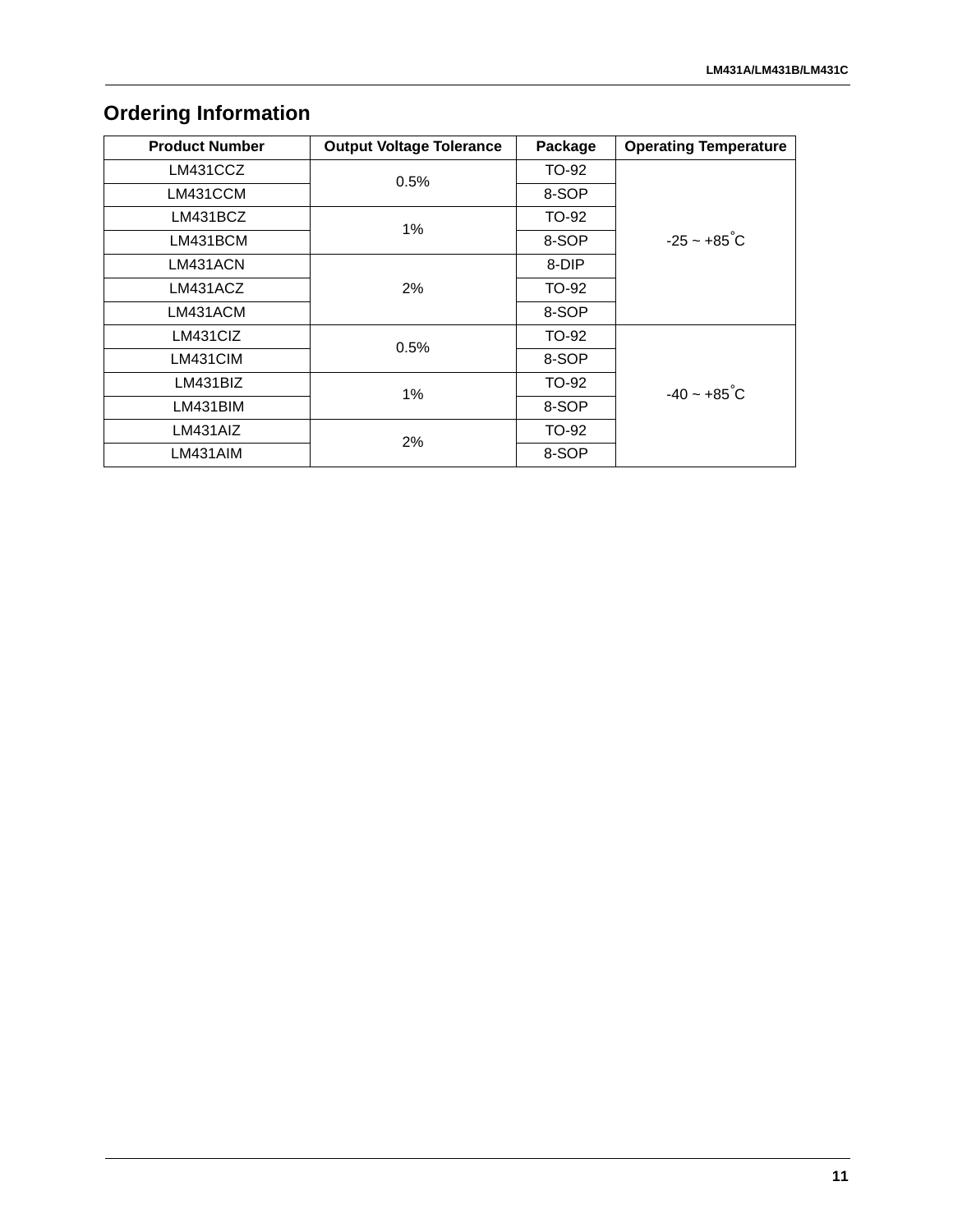#### **DISCLAIMER**

FAIRCHILD SEMICONDUCTOR RESERVES THE RIGHT TO MAKE CHANGES WITHOUT FURTHER NOTICE TO ANY PRODUCTS HEREIN TO IMPROVE RELIABILITY, FUNCTION OR DESIGN. FAIRCHILD DOES NOT ASSUME ANY LIABILITY ARISING OUT OF THE APPLICATION OR USE OF ANY PRODUCT OR CIRCUIT DESCRIBED HEREIN; NEITHER DOES IT CONVEY ANY LICENSE UNDER ITS PATENT RIGHTS, NOR THE RIGHTS OF OTHERS.

#### **LIFE SUPPORT POLICY**

FAIRCHILD'S PRODUCTS ARE NOT AUTHORIZED FOR USE AS CRITICAL COMPONENTS IN LIFE SUPPORT DEVICES OR SYSTEMS WITHOUT THE EXPRESS WRITTEN APPROVAL OF THE PRESIDENT OF FAIRCHILD SEMICONDUCTOR CORPORATION. As used herein:

- 1. Life support devices or systems are devices or systems which,  $(a)$  are intended for surgical implant into the body, or (b) support or sustain life, and (c) whose failure to perform when properly used in accordance with instructions for use provided in the labeling, can be reasonably expected to result in a significant injury of the user.
- 2. A critical component in any component of a life support device or system whose failure to perform can be reasonably expected to cause the failure of the life support device or system, or to affect its safety or effectiveness.

www.fairchildsemi.com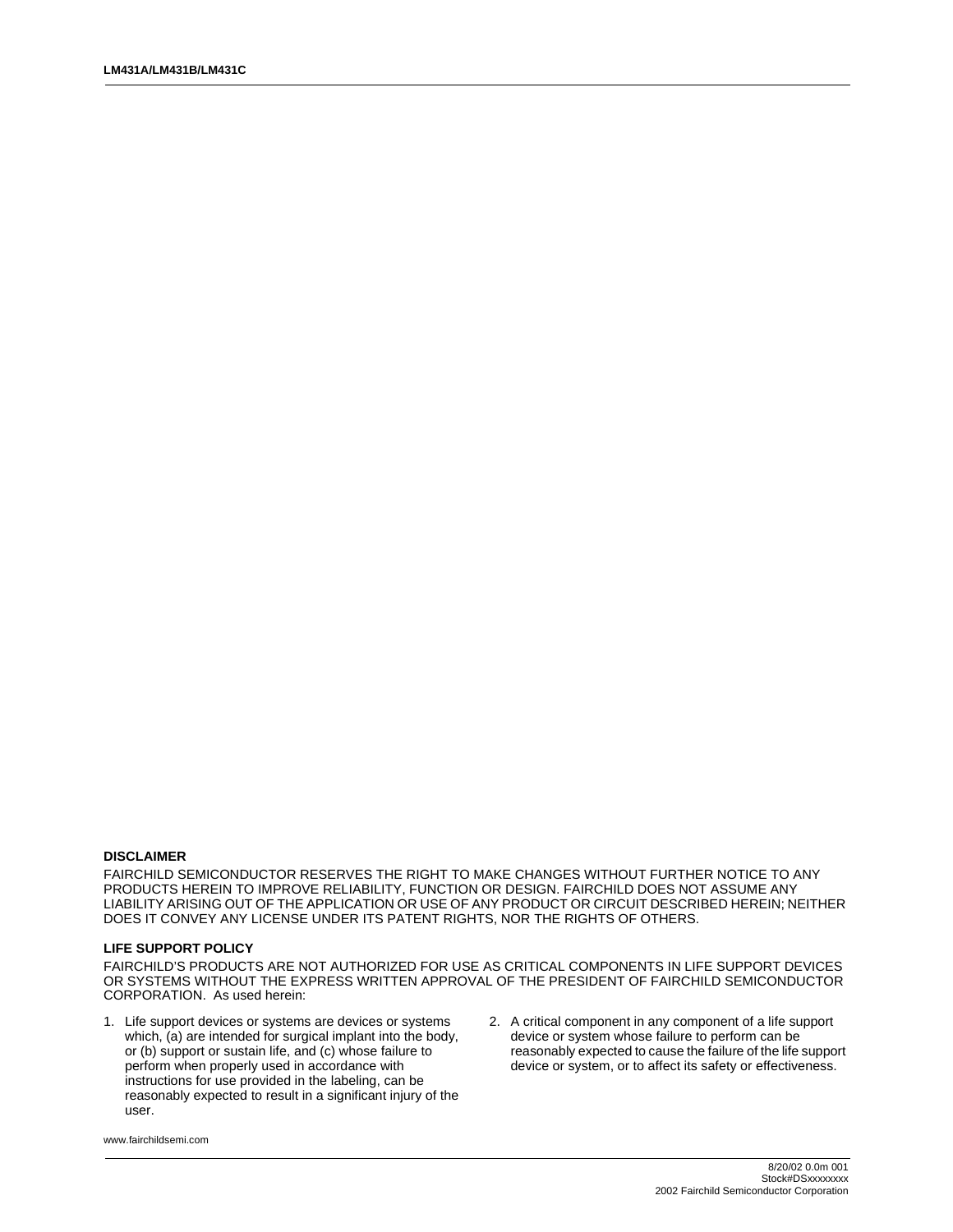<span id="page-12-0"></span>

| <b>Fairchild Semiconductor</b>                                                                                                                                                          |                                                                                                                                                                                                                                                                                                                                                                                                                                                                                                                                                   | Inventory                         | <b>SEARCH   Parametric   Cross Reference  </b>                                                |  |  |
|-----------------------------------------------------------------------------------------------------------------------------------------------------------------------------------------|---------------------------------------------------------------------------------------------------------------------------------------------------------------------------------------------------------------------------------------------------------------------------------------------------------------------------------------------------------------------------------------------------------------------------------------------------------------------------------------------------------------------------------------------------|-----------------------------------|-----------------------------------------------------------------------------------------------|--|--|
|                                                                                                                                                                                         |                                                                                                                                                                                                                                                                                                                                                                                                                                                                                                                                                   | G                                 |                                                                                               |  |  |
|                                                                                                                                                                                         |                                                                                                                                                                                                                                                                                                                                                                                                                                                                                                                                                   | П<br>cnace                        | <b>Product Folders and</b><br><b>Applica</b><br>l 1                                           |  |  |
| find products                                                                                                                                                                           | Home $\ge$ Find products $\ge$<br>┳                                                                                                                                                                                                                                                                                                                                                                                                                                                                                                               |                                   |                                                                                               |  |  |
| Products groups<br><b>Analog and Mixed</b><br>Signal<br><b>Discrete</b>                                                                                                                 | LM431A<br>Adjustable/2.5V, 2% Tolerance Shunt<br>Regulator<br>Contents                                                                                                                                                                                                                                                                                                                                                                                                                                                                            | Datasheet                         | <b>Related Links</b><br><b>Request samples</b><br>Dotted line<br>How to order products        |  |  |
| Interface<br>Logic<br>Microcontrollers<br>Non-Volatile                                                                                                                                  | <b>General description   Features   Product</b><br>status/pricing/packaging   Application notes                                                                                                                                                                                                                                                                                                                                                                                                                                                   | Download this<br>datasheet<br>PDF | Dotted line<br>Product Change Notices<br>(PCN <sub>s</sub> )<br>Dotted line<br><b>Support</b> |  |  |
| <b>Memory</b><br><b>Optoelectronics</b><br>Markets and<br>applications                                                                                                                  | General description                                                                                                                                                                                                                                                                                                                                                                                                                                                                                                                               | e-mail this datasheet<br>E-       | $\Gamma$ Dotted line<br>Distributor and field sales<br>representatives<br>Dotted line         |  |  |
| New products<br><b>Product selection and</b><br>parametric search<br>Cross-reference<br>search<br>technical information<br>buy products<br>technical support<br>my Fairchild<br>company | The LM431A/LM431B/LM431C are three-<br>terminal output adjustable regulators with<br>thermal stability over operating temperature<br>range. The output voltage can be set any value<br>between $V_{REF}$ (approximately 2.5 volts) and<br>36 volts with two external resistors. These<br>devices have a typical dynamic output<br>impedance of $0.2\Omega$ . Active output circuit<br>provides a sharp turn-on characteristic, making<br>these devices excellent replacement for Zener<br>Diodes in many applications.<br>back to top<br>Features | This pagePrint version            | <b>Quality and reliability</b><br>Dotted line<br>Design tools                                 |  |  |
|                                                                                                                                                                                         | • Programmable output voltage to 36<br>volts<br>• Low dynamic output impedance 0.20<br>typical<br>• Sink current capability of 1.0 to 100mA<br>• Equivalent full-range temperature<br>coefficient of 50ppm/°C typical<br>Temperature compensated for operation<br>over full rated operating temperature<br>range<br>• Low output noise voltage<br>• Fast turn-on response<br>back to top                                                                                                                                                          |                                   |                                                                                               |  |  |

- Programmable output voltage to 36 volts
- Low dynamic output impedance 0.20 typical
- Sink current capability of 1.0 to 100mA
- Equivalent full-range temperature coefficient of 50ppm/°C typical
- Temperature compensated for operation over full rated operating temperature range
- Low output noise voltage
- Fast turn-on response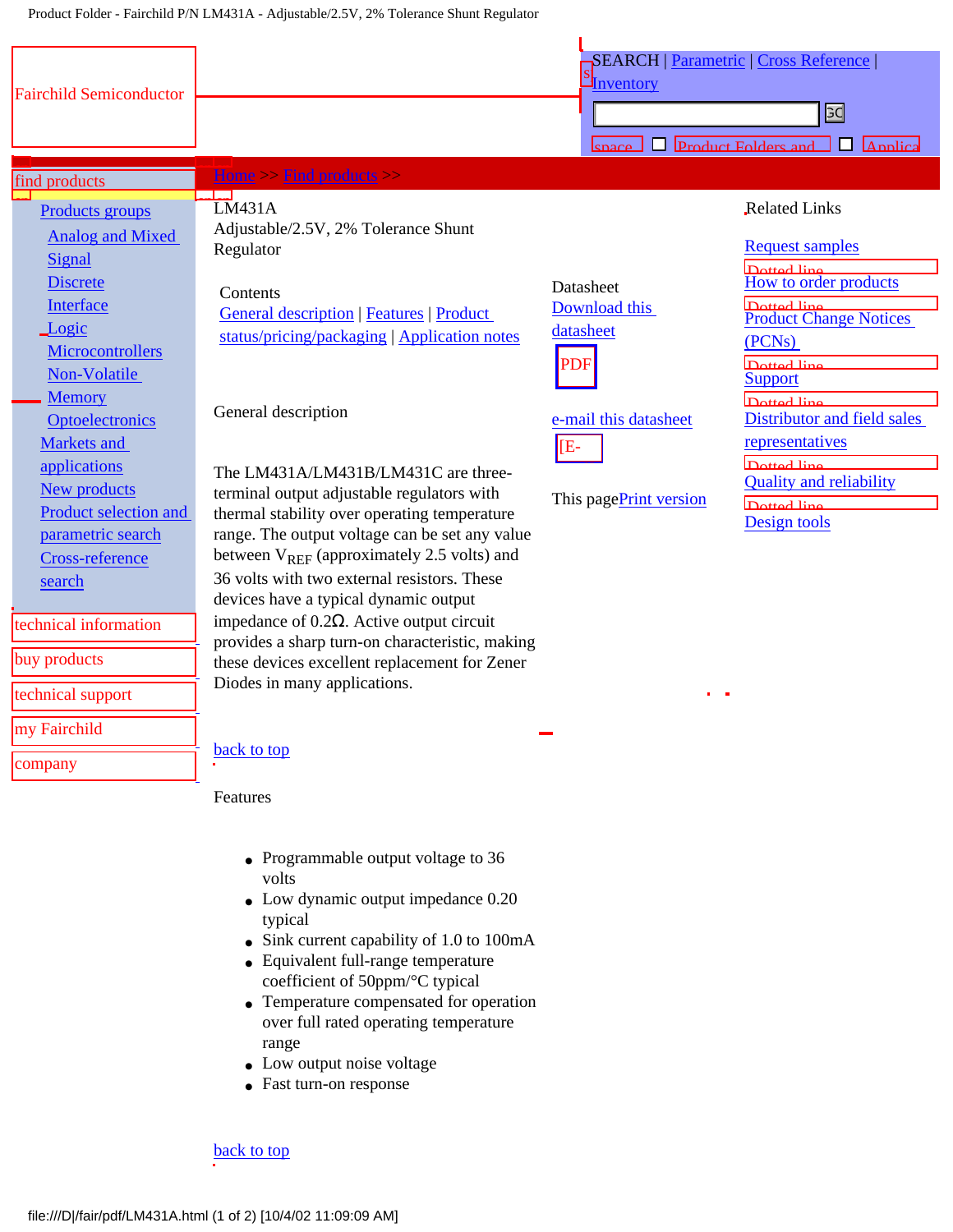| <b>Product</b>             | <b>Product status</b>  | <b>Inventory</b><br>check $\&$<br>ordering | Package type Leads |   | Package<br>marking             | <b>Packing</b><br>method |
|----------------------------|------------------------|--------------------------------------------|--------------------|---|--------------------------------|--------------------------|
| LM431ACM                   | <b>Full Production</b> | Purchase                                   | <b>SOIC</b>        | 8 | N/A                            | <b>RAIL</b>              |
| LM431ACZ                   | <b>Full Production</b> | Purchase                                   | <b>TO-92</b>       | 3 | \$N&2&T<br>LM431<br><b>ACZ</b> | <b>BULK</b>              |
| LM431ACMX                  | <b>Full Production</b> | Purchase                                   | <b>SOIC</b>        | 8 | N/A                            | <b>TAPE REEL</b>         |
| LM431AIMX                  | <b>Full Production</b> | Purchase                                   | <b>SOIC</b>        | 8 | N/A                            | <b>TAPE REEL</b>         |
| LM431ACZX                  | <b>Full Production</b> | Purchase                                   | <b>TO-92</b>       | 3 | N/A                            | <b>TAPE REEL</b>         |
| LM431ACZXA Full Production |                        | Purchase                                   | <b>TO-92</b>       | 3 | N/A                            | <b>TAPE REEL</b>         |
| LM431AIZ                   | <b>Full Production</b> | Purchase                                   | <b>TO-92</b>       | 3 | N/A                            | <b>BULK</b>              |
| LM431AIZXA                 | <b>Full Production</b> | Purchase                                   | <b>TO-92</b>       | 3 | N/A                            | <b>TAPE REEL</b>         |
| LM431AIM                   | <b>Full Production</b> | Purchase                                   | <b>SOIC</b>        | 8 | N/A                            | <b>RAIL</b>              |
| LM431AIZX                  | <b>Full Production</b> | Purchase                                   | <b>TO-92</b>       | 3 | N/A                            | <b>TAPE REEL</b>         |

<span id="page-13-0"></span>Product status/pricing/packaging

#### [back to top](#page-12-0)

Application notes

[AN-42043: AN-42043 ML4803 240W Off-Line Power Supply with PFC](file:///an/AN/AN-42043.pdf) (296 K) Sep 27, 2002

[back to top](#page-12-0)

[Home](file:///) | [Find products](file:///products/) | [Technical information](file:///technical_information/) | [Buy products](file:///buy_products/) | [Support](file:///webteam/tsg.jsp) | [Company](file:///company/) | [Contact us](file:///cf/) | [Site index](file:///contents.html) | [Privacy policy](file:///company/privacy.html)

[© Copyright 2002 Fairchild Semiconductor](file:///legal/index.html)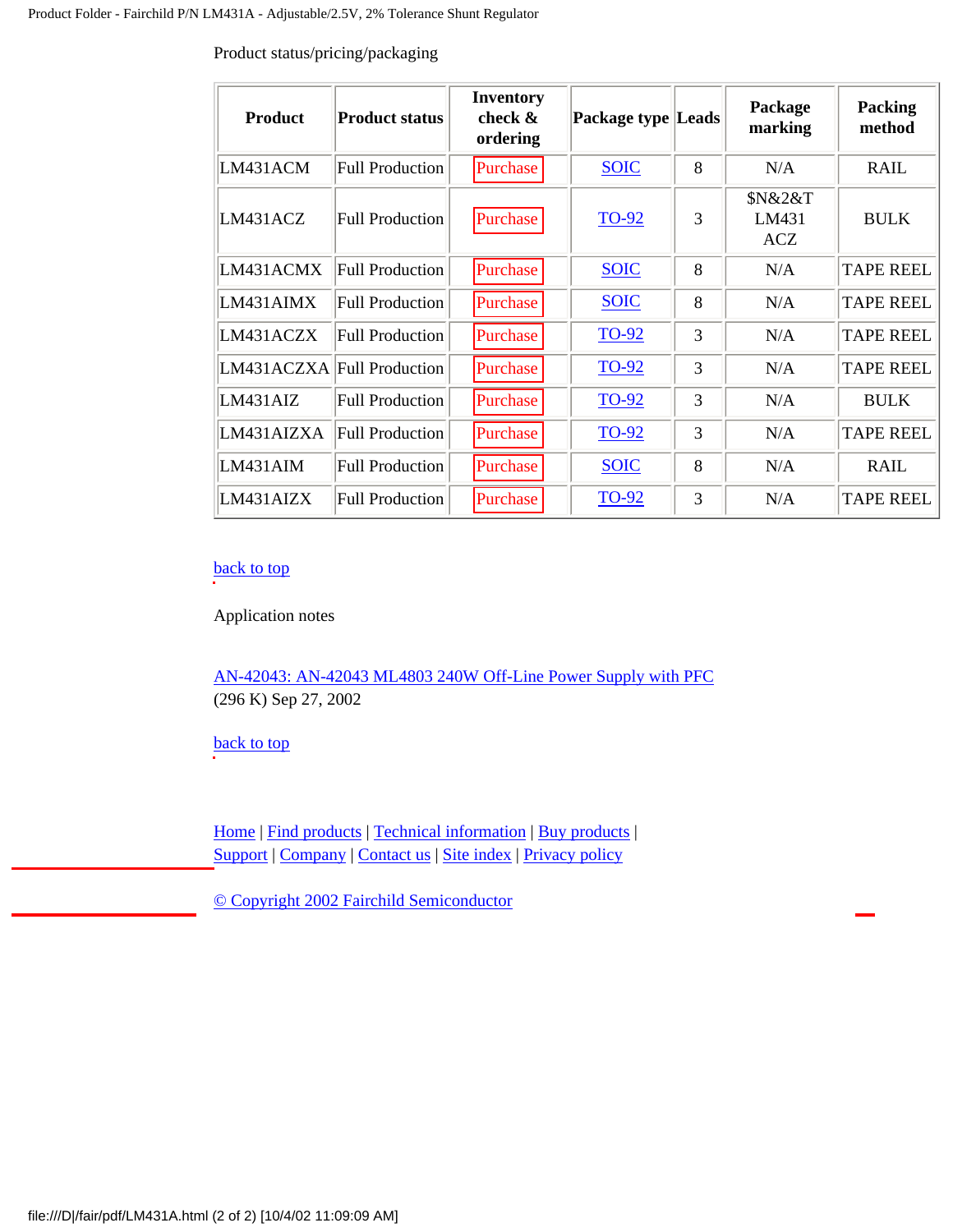<span id="page-14-0"></span>

| <b>Fairchild Semiconductor</b>                                                                                                                                                                                                                                                                                                                                                                         |                                                                                                                                                                                                                                                                                                                                                                                                                                                                                                                                                                                                                                                                                                                                                                                                                                                                                                                                                                                                                                                                                                                                         | Inventory<br>enace                                                                                              | <b>SEARCH   Parametric   Cross Reference</b><br>bd<br><b>Product Folders and</b><br>H<br>Annlica                                                                                                                                                                                                                                                         |
|--------------------------------------------------------------------------------------------------------------------------------------------------------------------------------------------------------------------------------------------------------------------------------------------------------------------------------------------------------------------------------------------------------|-----------------------------------------------------------------------------------------------------------------------------------------------------------------------------------------------------------------------------------------------------------------------------------------------------------------------------------------------------------------------------------------------------------------------------------------------------------------------------------------------------------------------------------------------------------------------------------------------------------------------------------------------------------------------------------------------------------------------------------------------------------------------------------------------------------------------------------------------------------------------------------------------------------------------------------------------------------------------------------------------------------------------------------------------------------------------------------------------------------------------------------------|-----------------------------------------------------------------------------------------------------------------|----------------------------------------------------------------------------------------------------------------------------------------------------------------------------------------------------------------------------------------------------------------------------------------------------------------------------------------------------------|
| find products                                                                                                                                                                                                                                                                                                                                                                                          | Home $>$ Find products $>$                                                                                                                                                                                                                                                                                                                                                                                                                                                                                                                                                                                                                                                                                                                                                                                                                                                                                                                                                                                                                                                                                                              |                                                                                                                 |                                                                                                                                                                                                                                                                                                                                                          |
| Products groups<br><b>Analog and Mixed</b><br>Signal<br><b>Discrete</b><br>Interface<br>Logic<br>Microcontrollers<br>Non-Volatile<br><b>Memory</b><br><b>Optoelectronics</b><br><b>Markets</b> and<br>applications<br>New products<br>Product selection and<br>parametric search<br>Cross-reference<br>search<br>technical information<br>buy products<br>technical support<br>my Fairchild<br>company | LM431B<br>Adjustable/2.5V, 1% Tolerance Shunt<br>Regulator<br>Contents<br><b>General description   Features   Product</b><br>status/pricing/packaging<br>General description<br>The LM431A/LM431B/LM431C are three-<br>terminal output adjustable regulators with<br>thermal stability over operating temperature<br>range. The output voltage can be set any value<br>between $V_{REF}$ (approximately 2.5 volts) and<br>36 volts with two external resistors. These<br>devices have a typical dynamic output<br>impedance of $0.2\Omega$ . Active output circuit<br>provides a sharp turn-on characteristic, making<br>these devices excellent replacement for Zener<br>Diodes in many applications.<br>back to top<br>Features<br>• Programmable output voltage to 36<br>volts<br>$\bullet$ Low dynamic output impedance $0.20$<br>typical<br>• Sink current capability of 1.0 to 100mA<br>• Equivalent full-range temperature<br>coefficient of 50ppm/°C typical<br>Temperature compensated for operation<br>over full rated operating temperature<br>range<br>• Low output noise voltage<br>• Fast turn-on response<br>back to top | Datasheet<br>Download this<br>datasheet<br><b>PDF</b><br>e-mail this datasheet<br>[E-<br>This pagePrint version | <b>Related Links</b><br><b>Request samples</b><br>Dotted line<br>How to order products<br>Dotted line<br><b>Product Change Notices</b><br>(PCN <sub>s</sub> )<br>Dotted line<br><b>Support</b><br>$\Gamma$ Dotted line<br>Distributor and field sales<br>representatives<br>Dotted line<br><b>Quality and reliability</b><br>Dotted line<br>Design tools |

- Programmable output voltage to 36 volts
- Low dynamic output impedance 0.20 typical
- Sink current capability of 1.0 to 100mA
- Equivalent full-range temperature coefficient of 50ppm/°C typical
- Temperature compensated for operation over full rated operating temperature range
- Low output noise voltage
- Fast turn-on response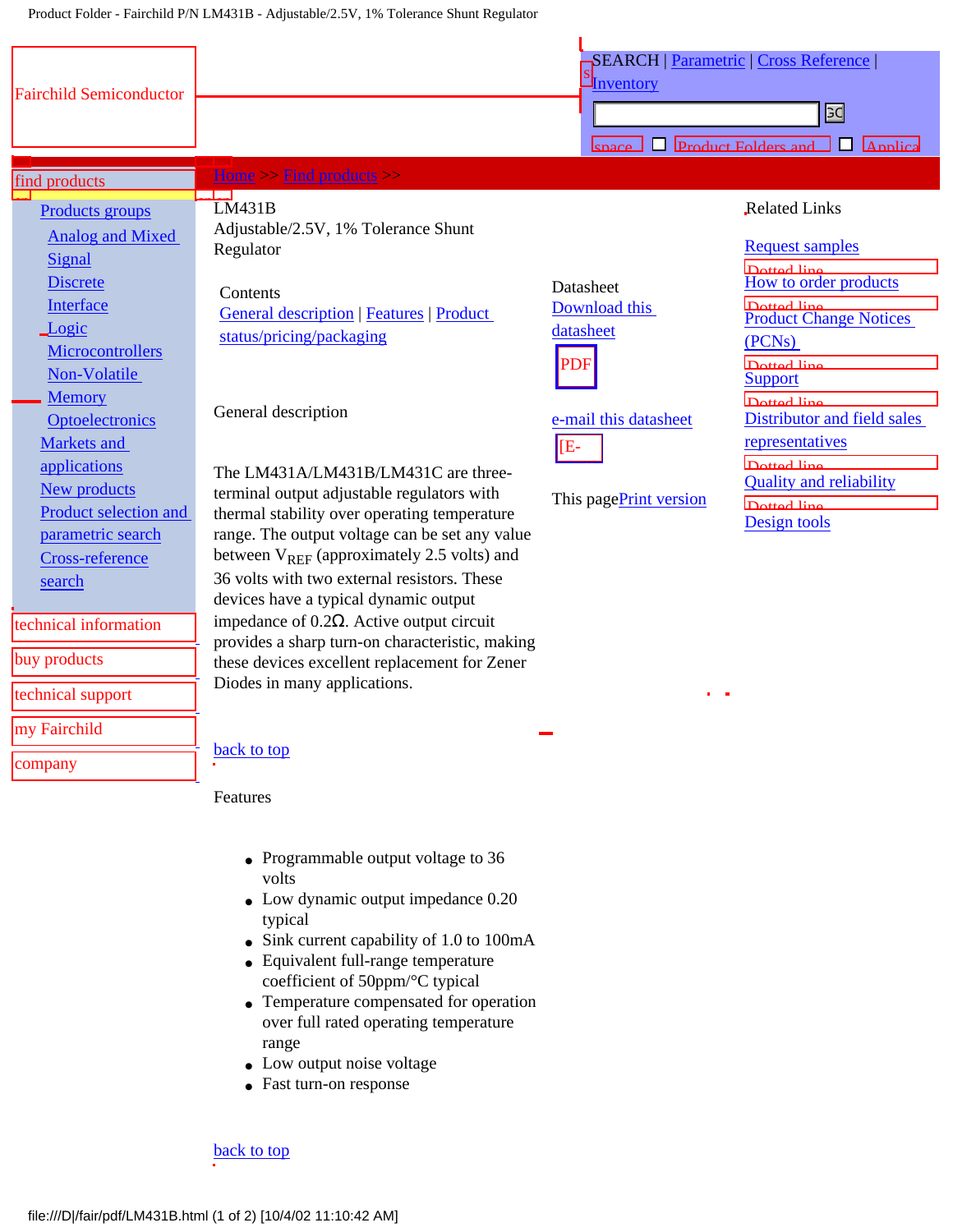| <b>Product</b> | <b>Product status</b>      | <b>Inventory</b><br>check $\&$<br>ordering | Package type Leads |   | Package<br>marking             | <b>Packing</b><br>method |
|----------------|----------------------------|--------------------------------------------|--------------------|---|--------------------------------|--------------------------|
| LM431BCMX      | <b>Full Production</b>     | Purchase                                   | <b>SOIC</b>        | 8 | N/A                            | <b>TAPE REEL</b>         |
| LM431BCZ       | <b>Full Production</b>     | Purchase                                   | TO-92              | 3 | \$N&2&T<br>LM431<br><b>BCZ</b> | <b>BULK</b>              |
| LM431BIZXA     | Full Production            | Purchase                                   | <b>TO-92</b>       | 3 | N/A                            | <b>TAPE REEL</b>         |
| LM431BCZX      | <b>Full Production</b>     | Purchase                                   | <b>TO-92</b>       | 3 | N/A                            | <b>TAPE REEL</b>         |
| LM431BIZ       | Full Production            | Purchase                                   | <b>TO-92</b>       | 3 | N/A                            | <b>BULK</b>              |
|                | LM431BCZXA Full Production | Purchase                                   | <b>TO-92</b>       | 3 | N/A                            | <b>TAPE REEL</b>         |
| LM431BIZX      | <b>Full Production</b>     | Purchase                                   | <b>TO-92</b>       | 3 | N/A                            | <b>TAPE REEL</b>         |
| LM431BIMX      | <b>Full Production</b>     | Purchase                                   | <b>SOIC</b>        | 8 | N/A                            | <b>TAPE REEL</b>         |
| LM431BIM       | <b>Full Production</b>     | Purchase                                   | <b>SOIC</b>        | 8 | N/A                            | <b>RAIL</b>              |
| LM431BCM       | Full Production            | Purchase                                   | <b>SOIC</b>        | 8 | N/A                            | <b>RAIL</b>              |

<span id="page-15-0"></span>Product status/pricing/packaging

[back to top](#page-14-0)

[Home](file:///) | [Find products](file:///products/) | [Technical information](file:///technical_information/) | [Buy products](file:///buy_products/) | [Support](file:///webteam/tsg.jsp) | [Company](file:///company/) | [Contact us](file:///cf/) | [Site index](file:///contents.html) | [Privacy policy](file:///company/privacy.html)

[© Copyright 2002 Fairchild Semiconductor](file:///legal/index.html)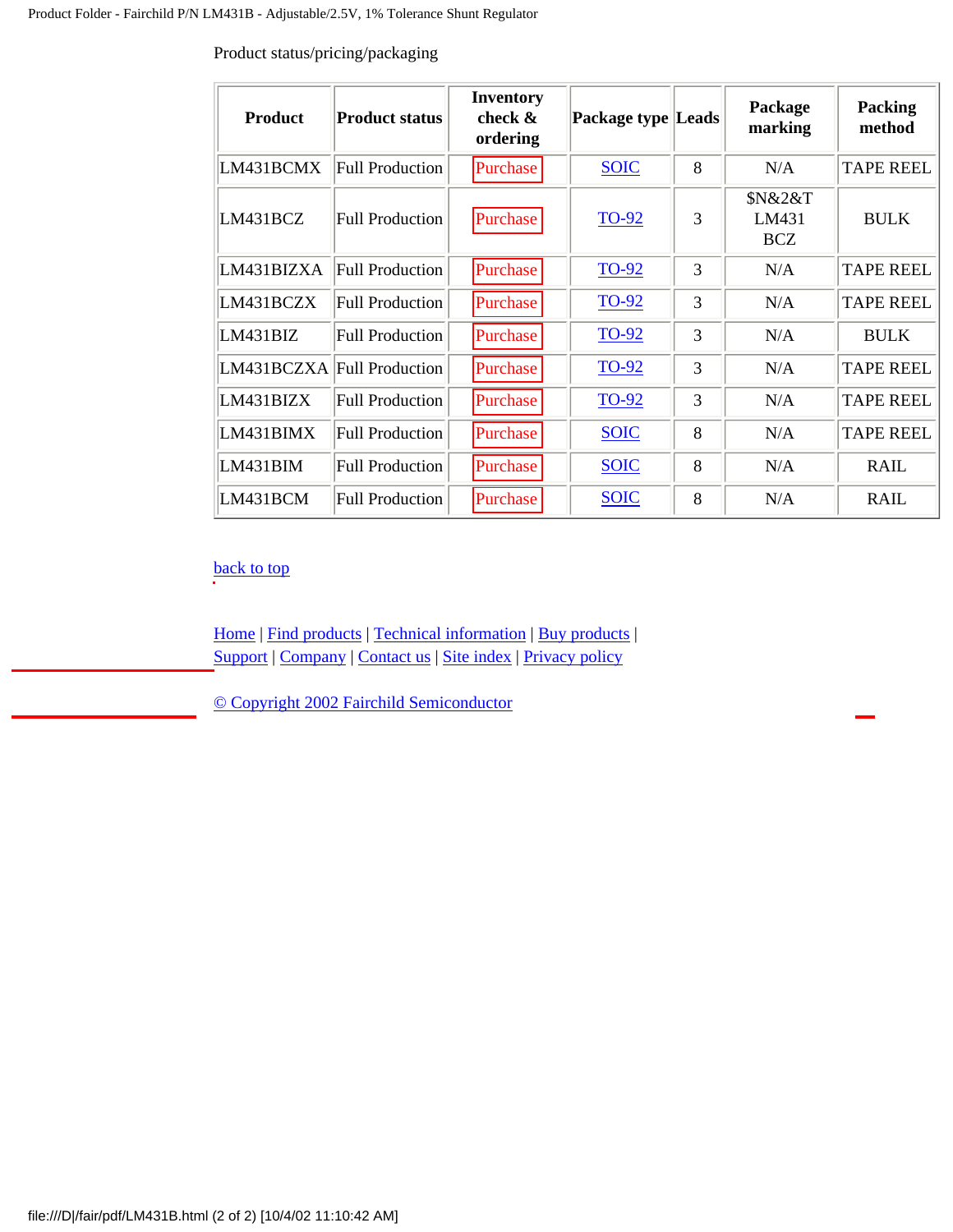<span id="page-16-0"></span>

|                                                                                                                                                                                                                                                                                                                                                                                                        |                                                                                                                                                                                                                                                                                                                                                                                                                                                                                                                                                                                                                                                                                                                                                                                                                                                                                                                                                                                                                                                                                                                                                 | <b>I</b> nventory                                                                                               | <b>SEARCH   Parametric   Cross Reference  </b>                                                                                                                                                                                                                                                                                                  |
|--------------------------------------------------------------------------------------------------------------------------------------------------------------------------------------------------------------------------------------------------------------------------------------------------------------------------------------------------------------------------------------------------------|-------------------------------------------------------------------------------------------------------------------------------------------------------------------------------------------------------------------------------------------------------------------------------------------------------------------------------------------------------------------------------------------------------------------------------------------------------------------------------------------------------------------------------------------------------------------------------------------------------------------------------------------------------------------------------------------------------------------------------------------------------------------------------------------------------------------------------------------------------------------------------------------------------------------------------------------------------------------------------------------------------------------------------------------------------------------------------------------------------------------------------------------------|-----------------------------------------------------------------------------------------------------------------|-------------------------------------------------------------------------------------------------------------------------------------------------------------------------------------------------------------------------------------------------------------------------------------------------------------------------------------------------|
| <b>Fairchild Semiconductor</b>                                                                                                                                                                                                                                                                                                                                                                         |                                                                                                                                                                                                                                                                                                                                                                                                                                                                                                                                                                                                                                                                                                                                                                                                                                                                                                                                                                                                                                                                                                                                                 |                                                                                                                 | B                                                                                                                                                                                                                                                                                                                                               |
|                                                                                                                                                                                                                                                                                                                                                                                                        |                                                                                                                                                                                                                                                                                                                                                                                                                                                                                                                                                                                                                                                                                                                                                                                                                                                                                                                                                                                                                                                                                                                                                 |                                                                                                                 | <b>Product Folders and</b><br>$\mathbf{L}$<br><b>Annlica</b>                                                                                                                                                                                                                                                                                    |
| find products                                                                                                                                                                                                                                                                                                                                                                                          | $Home>> Find products$                                                                                                                                                                                                                                                                                                                                                                                                                                                                                                                                                                                                                                                                                                                                                                                                                                                                                                                                                                                                                                                                                                                          |                                                                                                                 |                                                                                                                                                                                                                                                                                                                                                 |
| Products groups<br><b>Analog and Mixed</b><br>Signal<br><b>Discrete</b><br>Interface<br>Logic<br>Microcontrollers<br>Non-Volatile<br><b>Memory</b><br><b>Optoelectronics</b><br>Markets and<br>applications<br>New products<br>Product selection and<br>parametric search<br><b>Cross-reference</b><br>search<br>technical information<br>buy products<br>technical support<br>my Fairchild<br>company | <b>TET</b><br><b>LM431C</b><br>Adjustable/2.5V, 0.5% Tolerance Shunt<br>Regulator<br>Contents<br><b>General description   Features   Product</b><br>status/pricing/packaging<br>General description<br>The LM431A/LM431B/LM431C are three-<br>terminal output adjustable regulators with<br>thermal stability over operating temperature<br>range. The output voltage can be set any value<br>between $V_{REF}$ (approximately 2.5 volts) and<br>36 volts with two external resistors. These<br>devices have a typical dynamic output<br>impedance of $0.2\Omega$ . Active output circuit<br>provides a sharp turn-on characteristic, making<br>these devices excellent replacement for Zener<br>Diodes in many applications.<br>back to top<br>Features<br>• Programmable output voltage to 36<br>volts<br>$\bullet$ Low dynamic output impedance $0.20$<br>typical<br>• Sink current capability of 1.0 to 100mA<br>• Equivalent full-range temperature<br>coefficient of 50ppm/°C typical<br>• Temperature compensated for operation<br>over full rated operating temperature<br>range<br>Low output noise voltage<br>• Fast turn-on response | Datasheet<br>Download this<br>datasheet<br><b>PDF</b><br>e-mail this datasheet<br>[E-<br>This pagePrint version | <b>Related Links</b><br><b>Request samples</b><br>Dotted line<br>How to order products<br>Dotted line<br><b>Product Change Notices</b><br>(PCN <sub>s</sub> )<br>Dotted line<br><b>Support</b><br>Dotted line<br>Distributor and field sales<br>representatives<br>Dotted line<br><b>Quality and reliability</b><br>Dotted line<br>Design tools |
|                                                                                                                                                                                                                                                                                                                                                                                                        | <b>back</b> to top                                                                                                                                                                                                                                                                                                                                                                                                                                                                                                                                                                                                                                                                                                                                                                                                                                                                                                                                                                                                                                                                                                                              |                                                                                                                 |                                                                                                                                                                                                                                                                                                                                                 |
|                                                                                                                                                                                                                                                                                                                                                                                                        |                                                                                                                                                                                                                                                                                                                                                                                                                                                                                                                                                                                                                                                                                                                                                                                                                                                                                                                                                                                                                                                                                                                                                 |                                                                                                                 |                                                                                                                                                                                                                                                                                                                                                 |

- Programmable output voltage to 36 volts
- Low dynamic output impedance 0.20 typical
- Sink current capability of 1.0 to 100mA
- Equivalent full-range temperature coefficient of 50ppm/°C typical
- Temperature compensated for operation over full rated operating temperature range
- Low output noise voltage
- Fast turn-on response